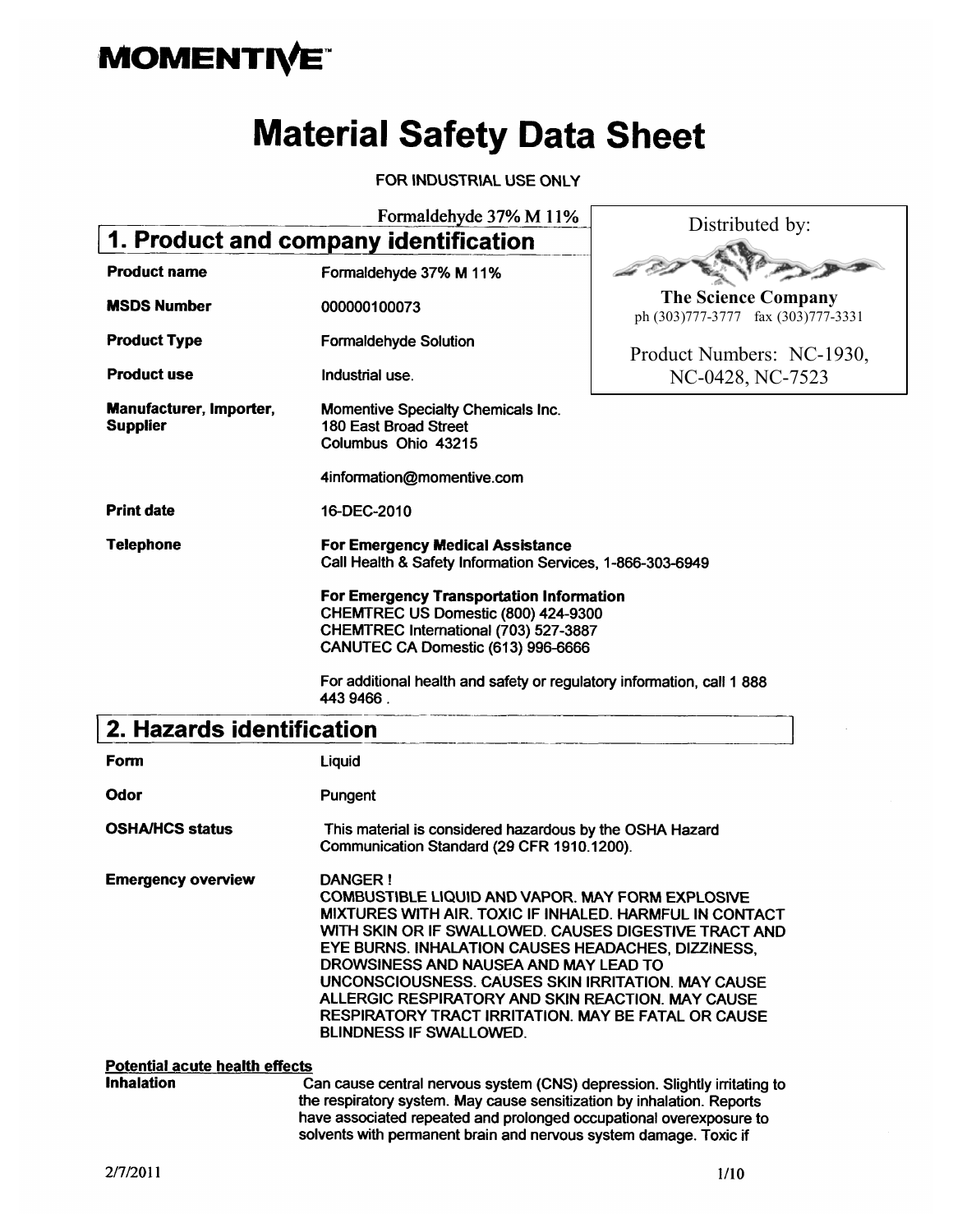|                                                   | inhaled.                                                                                                                                                                                                                                                                                    |
|---------------------------------------------------|---------------------------------------------------------------------------------------------------------------------------------------------------------------------------------------------------------------------------------------------------------------------------------------------|
| Ingestion                                         | Harmful if swallowed. Can cause central nervous system (CNS)<br>depression. Corrosive to the digestive tract. Causes bums. May be fatal or<br>cause blindness if swallowed.                                                                                                                 |
| <b>Skin</b>                                       | Harmful in contact with skin. Irritating to skin. May cause sensitization by<br>skin contact.                                                                                                                                                                                               |
| Eyes                                              | Corrosive to eyes. Causes bums.                                                                                                                                                                                                                                                             |
| Potential chronic health effects                  |                                                                                                                                                                                                                                                                                             |
| Chronic effects                                   | Contains material that can cause target organ damage. Some reports<br>suggest that formaldehyde may cause respiratory sensitization, such as<br>asthma, and that preexisting respiratory and skin disorders may be<br>aggravated by exposure. May be fatal or cause blindness if swallowed. |
| Carcinogenicity                                   | Contains material which can cause cancer. Risk of cancer depends on<br>duration and level of exposure.                                                                                                                                                                                      |
| Mutagenicity                                      | No known significant effects or critical hazards.                                                                                                                                                                                                                                           |
| Teratogenicity                                    | No known significant effects or critical hazards.                                                                                                                                                                                                                                           |
| Developmental effects                             | Contains material which may cause developmental abnormalities, based<br>on animal data.                                                                                                                                                                                                     |
| <b>Fertility effects</b>                          | Contains material which may impair female fertility, based on animal data.                                                                                                                                                                                                                  |
| Target organs                                     | Contains material which causes damage to the following organs:<br>gastrointestinal tract upper respiratory tract, skin, eyes, central nervous<br>system (CNS), Review Section 2 and 11 for any additional assessments.                                                                      |
| Over-exposure signs/symptoms                      |                                                                                                                                                                                                                                                                                             |
| Inhalation                                        | Adverse symptoms may include the following: nausea or vomiting,<br>respiratory tract irritation, coughing, headache, drowsiness/fatigue,<br>dizziness/vertigo, wheezing and breathing difficulties, unconsciousness,<br>asthma,                                                             |
| Ingestion                                         | Adverse symptoms may include the following: stomach pains, nausea or<br>vomiting, dizziness/vertigo, drowsiness/fatigue, headache,<br>unconsciousness, convulsion,                                                                                                                          |
| Skin                                              | Adverse symptoms may include the following: irritation, redness,                                                                                                                                                                                                                            |
| Eyes                                              | Adverse symptoms may include the following: pain, watering, redness,                                                                                                                                                                                                                        |
| Medical conditions aggravated<br>by over-exposure | Pre-existing respiratory and skin disorders and disorders involving any<br>other target organs mentioned in this MSDS as being at risk may be<br>aggravated by over-exposure to this product.                                                                                               |

See section 11for more detailed infonnation on health effects and symptoms.

## 13. Composition/Information on ingredients

| Ingredient name | CAS number | $WT\%$             |
|-----------------|------------|--------------------|
| Formaldehyde    | 50-00-0    | - 50.0<br>$30.0 -$ |
| Methanol        | 67-56-1    | - 30.0<br>$10.0 -$ |

*\*\*Any applicable Canadian trade secret numbers will be listed in Section 15.*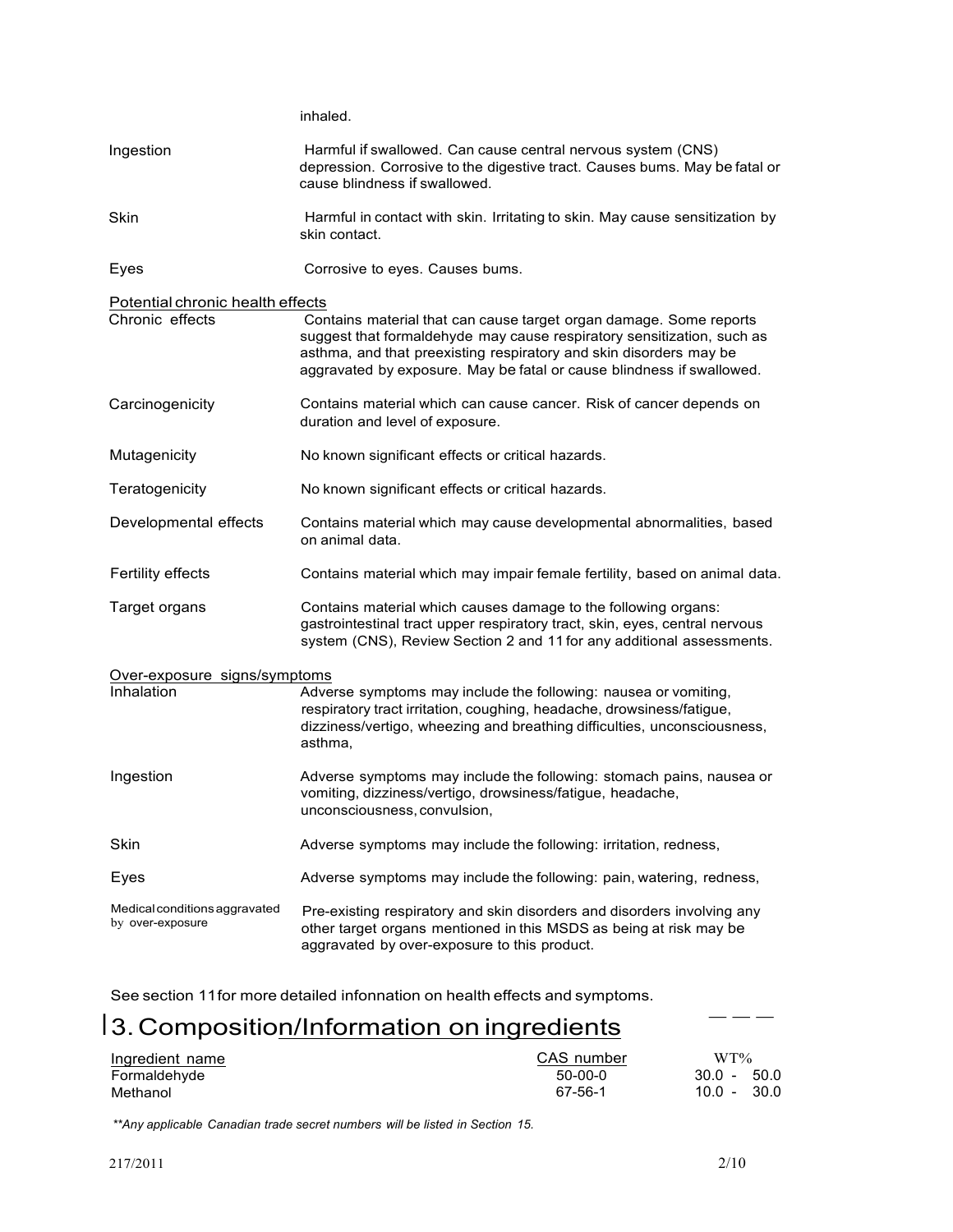## <sup>I</sup> **4. First aid measures** J

| Eye contact                          | Immediately flush eyes with plenty of water for at least 15 minutes,<br>occasionally lifting the upper and lower eyelids. Check for and remove<br>any contact lenses. Chemical bums must be treated promptly by a<br>physician. Get medical attention immediately.                                                                                                                                                                                                                                                                                                                                                                                                                                                                                 |
|--------------------------------------|----------------------------------------------------------------------------------------------------------------------------------------------------------------------------------------------------------------------------------------------------------------------------------------------------------------------------------------------------------------------------------------------------------------------------------------------------------------------------------------------------------------------------------------------------------------------------------------------------------------------------------------------------------------------------------------------------------------------------------------------------|
| Skin contact                         | Flush contaminated skin with plenty of water. Remove contaminated<br>clothing and shoes. Wash contaminated clothing thoroughly with water<br>before removing it, or wear gloves. Continue to rinse for at least 10<br>minutes. In the event of any complaints or symptoms, avoid further<br>exposure. Wash clothing before reuse. Clean shoes thoroughly before<br>reuse. Get medical attention immediately.                                                                                                                                                                                                                                                                                                                                       |
| Inhalation                           | Move exposed person to fresh air. If it is suspected that fumes are still<br>present, the rescuer should wear an appropriate mask or self-contained<br>breathing apparatus. Keep person warm and at rest. If not breathing, if<br>breathing is irregular or if respiratory arrest occurs, provide artificial<br>respiration or oxygen by trained personnel. It may be dangerous to the<br>person providing aid to give mouth-to-mouth resuscitation. If<br>unconscious, place in recovery position and get medical attention<br>immediately. Maintain an open airway. Loosen tight clothing such as a<br>collar, tie, belt or waistband. Get medical attention immediately. In the<br>event of any complaints or symptoms, avoid further exposure. |
| Ingestion                            | Wash out mouth with water. Do not induce vomiting unless directed to do<br>so by medical personnel. Never give anything by mouth to an<br>unconscious person. Get medical attention immediately.                                                                                                                                                                                                                                                                                                                                                                                                                                                                                                                                                   |
| Protection of first aid<br>personnel | No action shall be taken involving any personal risk or without suitable<br>training. It may be dangerous to the person providing aid to give mouth-to-<br>mouth resuscitation. Wash contaminated clothing thoroughly<br>with water before removing it, or wear gloves. If it is suspected that dust,<br>vapor, mist or gas are still present, the rescuer should wear an<br>appropriate mask or self-contained breathing apparatus.                                                                                                                                                                                                                                                                                                               |
| Notes to physician                   | No specific treatment. Treat symptomatically. Contact poison treatment<br>specialist immediately if large quantities have been ingested or inhaled.                                                                                                                                                                                                                                                                                                                                                                                                                                                                                                                                                                                                |

See section 11 for more detailed information on health effects and symptoms.

# **I. Fire-fighting measures**

| Flammability of the<br>product   | Combustible liquid. In a fire or if heated, a pressure increase will occur<br>and the container may burst, with the risk of a subsequent explosion.                                                                                                                                                                            |
|----------------------------------|--------------------------------------------------------------------------------------------------------------------------------------------------------------------------------------------------------------------------------------------------------------------------------------------------------------------------------|
| Extinguishing media<br>Suitable  | Use dry chemical, C02, water spray (fog) or foam.                                                                                                                                                                                                                                                                              |
| Not suitable                     | Do not use water jet.                                                                                                                                                                                                                                                                                                          |
| Special exposure hazards         | Promptly isolate the scene by removing all persons from the vicinity of<br>the incident if there is a fire. No action shall be taken involving any<br>personal risk or without suitable training. Move containers from fire area<br>if this can be done without risk. Use water spray to keep fire-exposed<br>containers cool. |
| Hazardous combustion<br>products | Decomposition products may include the following materials: carbon<br>oxides.                                                                                                                                                                                                                                                  |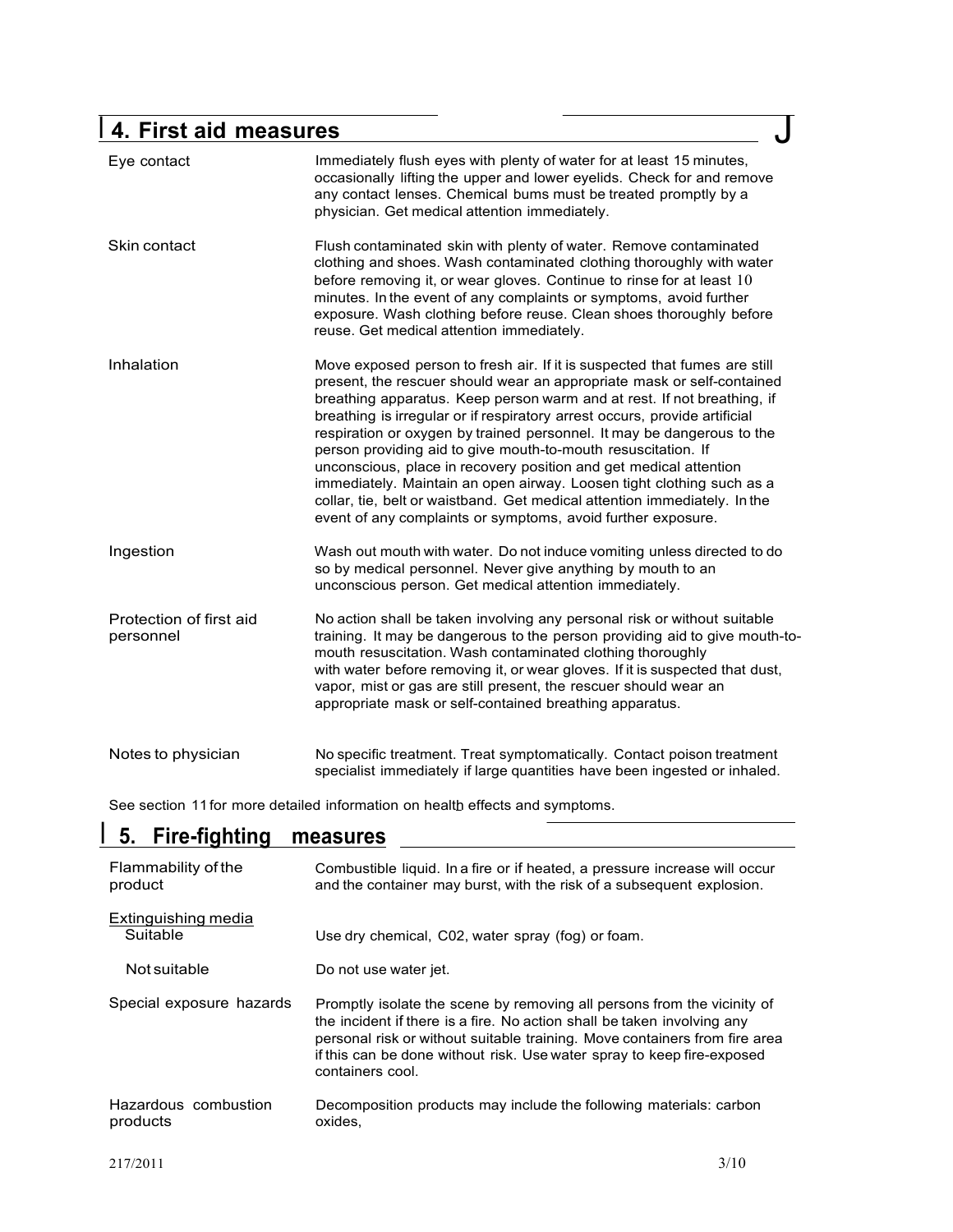Special protective equipment for fire-fighters Fire-fighters should wear appropriate protective equipment and self-contained breathing apparatus (SCBA) with a full face-piece operated in positive pressure mode.

### I **6. Accidental release measures**

| Personal precautions         | No action shall be taken involving any personal risk or without suitable<br>training. Evacuate surrounding areas. Keep unnecessary and<br>unprotected personnel from entering. Do not touch or walk through<br>spilled material. Shut off all ignition sources. No flares, smoking or<br>flames in hazard area. Provide adequate ventilation. Wear appropriate<br>respirator when ventilation is inadequate. Put on appropriate personal<br>protective equipment (see section 8). Do not breathe dust, vapor, mist or<br>gas.                                                                                                                                                                                                                                            |
|------------------------------|--------------------------------------------------------------------------------------------------------------------------------------------------------------------------------------------------------------------------------------------------------------------------------------------------------------------------------------------------------------------------------------------------------------------------------------------------------------------------------------------------------------------------------------------------------------------------------------------------------------------------------------------------------------------------------------------------------------------------------------------------------------------------|
| Environmental<br>precautions | Avoid dispersal of spilled material and runoff and contact with soil,<br>waterways, drains and sewers. Inform the relevant authorities if the<br>product has caused environmental pollution (sewers, waterways, soil or<br>air).                                                                                                                                                                                                                                                                                                                                                                                                                                                                                                                                         |
| Large spill                  | Stop leak if without risk. Move containers from spill area. Approach<br>release from upwind. Prevent entry into sewers, water courses,<br>basements or confined areas. Wash spillages into an effluent treatment<br>plant or proceed as follows. Contain and collect spillage with<br>non-combustible, absorbent material e.g. sand, earth, vermiculite or<br>diatomaceous earth and place in container for disposal according to<br>local regulations (see section 13). Use spark-proof tools and<br>explosion-proof equipment. Dispose of via a licensed waste disposal<br>contractor. Contaminated absorbent material may pose the same<br>hazard as the spilled product. Note: see section 1 for emergency contact<br>information and section 13 for waste disposal. |
| Smallspill                   | Stop leak if without risk. Move containers from spill area. Dilute with<br>water and mop up if water-soluble or absorb with an inert dry material<br>and place in an appropriate waste disposal container. Use spark-proof<br>tools and explosion-proof equipment. Dispose of via a licensed waste<br>disposal contractor.                                                                                                                                                                                                                                                                                                                                                                                                                                               |

### I **7. Handling nd storage**

Handling **Put on appropriate personal protective equipment (see section 8).** Put on appropriate personal protective equipment (see section 8). Eating, drinking and smoking should be prohibited in areas where this material is handled, stored and processed. Workers should wash hands and face before eating, drinking and smoking. Persons with a history of skin sensitization problems or asthma, allergies or chronic or recurrent respiratory disease should not be employed in any process in which this product is used. Avoid exposure during pregnancy. Do not get in eyes or on skin or clothing. Do not ingest. Use only with adequate ventilation. Wear appropriate respirator when ventilation is inadequate. Do not enter storage areas and confined spaces unless adequately ventilated. Keep in the original container or an approved alternative made from a compatible material, kept tightly closed when not in use. Store and use away from heat, sparks, open flame or any other ignition source. Use explosion-proof electrical (ventilating, lighting and material handling) equipment. Use non-sparking tools. Take precautionary measures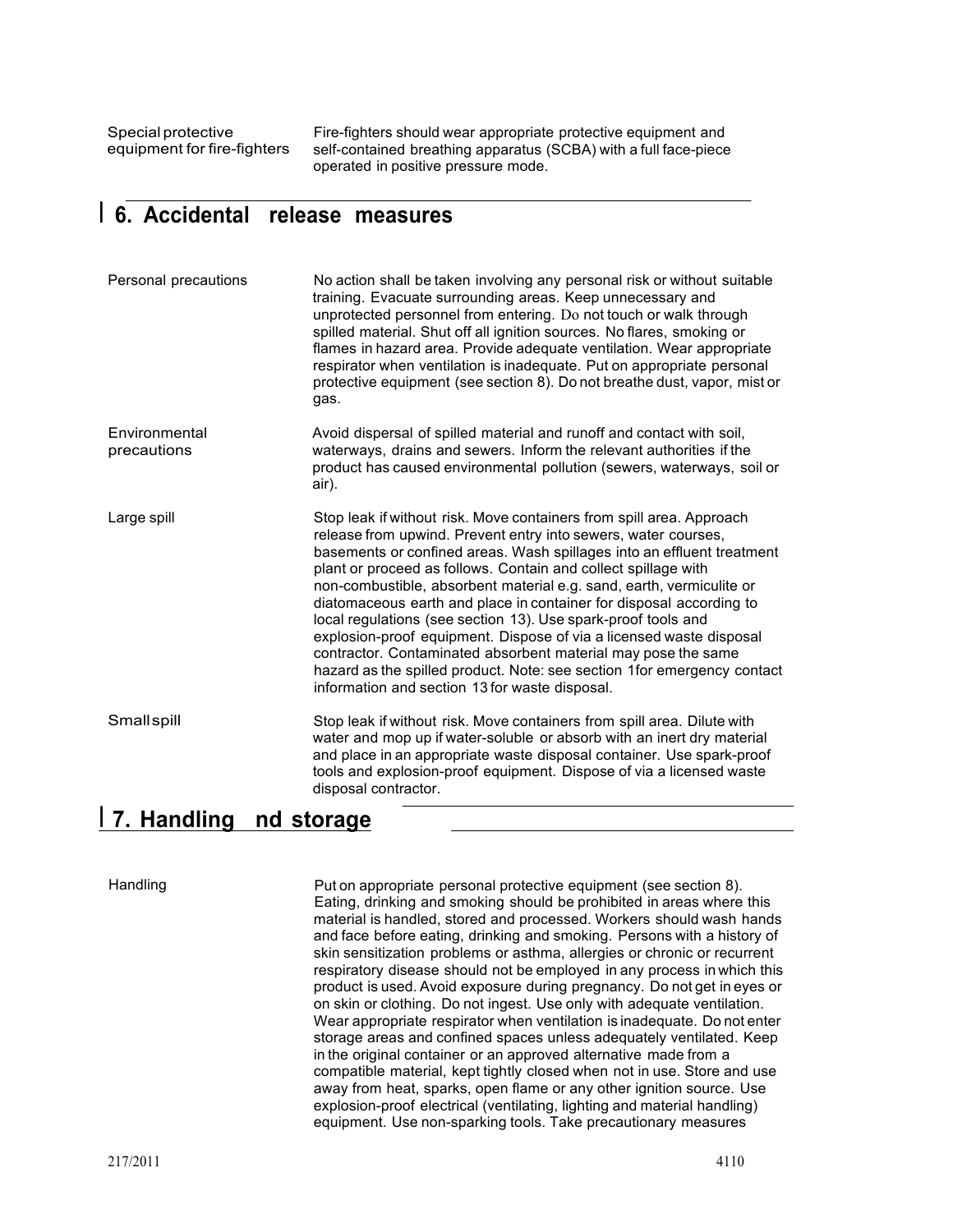against electrostatic discharges. To avoid fire or explosion, dissipate static electricity during transfer by grounding and bonding containers and equipment before transferring material. Follow US NFPA 30, "Flammable & Combustible liquids Code", or other national, state and local codes on safe handling of flammable liquids. Train workers in the recognition and prevention of hazards associated with the storage, handling and transfer of flammable liquids in the plant. Empty containers retain product residue and can be hazardous. Do not reuse container. Do not breathe dust, vapor, mist or gas. Storage Storage temperature should be controlled to avoid precipitation or vaporization. See technical bulletin for recommended storage temperatures. Remove plug slowly to relieve pressure. Formaldehyde solutions will start to precipitate paraformaldehyde if stored below their recommended storage temperatures making the freezing point difficult to determine. Exposure controls/personal  $\mu$ , p ro t e c ti o n Ingredient name. Formaldehyde Methanol Occupational exposure limits ACGIH TLV Ceiling 0.37 mg/m3 0.3 ppm OSHA PEL 8-hr TWA 0.75 ppm OSHA PEL STEL (15 mins) 2ppm ACGIH TLV 8-hr TWA 262 mg/m3 200 ppm ACGIH TLV STEL (15 mins) 328 mg/m3 250 ppm OSHA PEL 8-hr TWA 260 mg/m3 200 ppm Consult local authorities for acceptable exposure limits. Recommended monitoring procedures If this product contains ingredients with exposure limits, personal, workplace atmosphere or biological monitoring may be required to determine the effectiveness of the ventilation or other control measures

Engineering measures Use only with adequate ventilation. Use process enclosures, local exhaust ventilation or other engineering controls to keep worker exposure to airborne contaminants below any recommended or statutory limits. The engineering controls also need to keep gas, vapor or dust concentrations below any lower explosive limits. Use explosion-proof ventilation equipment.

and/or the necessity to use respiratory protective equipment.

Hygiene measures Wash hands, forearms and face thoroughly after handling chemical products, before eating, smoking and using the lavatory and at the end of the working period. Appropriate techniques should be used to remove potentially contaminated clothing. Wash contaminated clothing before reusing. Ensure that eyewash stations and safety showers are close to the workstation location.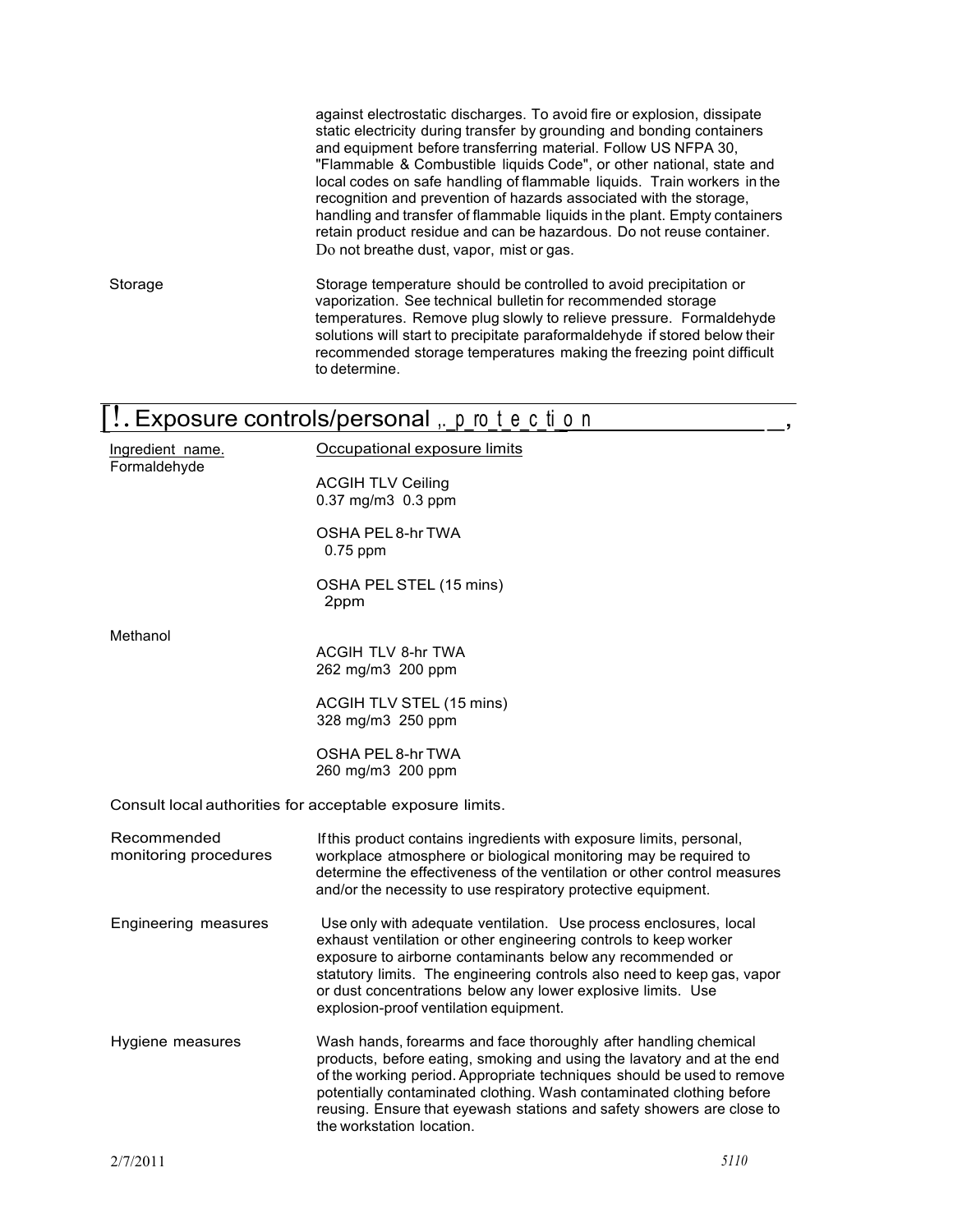| Respiratory                        | Use a properly fitted, air-purifying or air-fed respirator complying with an<br>approved standard if a risk assessment indicates this is necessary.<br>Respirator selection must be based on known or anticipated exposure<br>levels, the hazards of the product and the safe working limits of the<br>selected respirator.      |
|------------------------------------|----------------------------------------------------------------------------------------------------------------------------------------------------------------------------------------------------------------------------------------------------------------------------------------------------------------------------------|
| Hands                              | Chemical-resistant, impervious gloves complying with an approved<br>standard should be worn at all times when handling chemical products if<br>a risk assessment indicates this is necessary.                                                                                                                                    |
| Eyes                               | Safety eyewear complying with an approved standard should be used<br>when a risk assessment indicates this is necessary to avoid exposure to<br>liquid splashes, mists or dusts.                                                                                                                                                 |
| Skin                               | Personal protective equipment for the body should be selected based on<br>the task being performed and the risks involved and should be approved<br>by a specialist before handling this product.                                                                                                                                |
| Environmental exposure<br>controls | Emissions from ventilation or work process equipment should be<br>checked to ensure they comply with the requirements of environmental<br>protection legislation. In some cases, fume scrubbers, filters or<br>engineering modifications to the process equipment will be necessary to<br>reduce emissions to acceptable levels. |

### <sup>I</sup> **9. Physical and chemical properties \_**

| Form<br>Flash point<br>Auto-ignition temperature<br><b>Flammable limits</b> | Liquid<br>62 °C(144 °F) Tag Closed Cup ASTM D 56<br>420 $^{\circ}$ C |
|-----------------------------------------------------------------------------|----------------------------------------------------------------------|
| Lower:                                                                      | Approx. 7%M                                                          |
| Upper:                                                                      | Approx. 70 %M                                                        |
| Color                                                                       | Clear, colorless/colourless                                          |
| Odor                                                                        | Pungent                                                              |
| рH                                                                          | $3.0 - 4.5$                                                          |
| Boiling point                                                               | Approx. $100 °C(212 °F)$                                             |
| <b>Freezing Point</b>                                                       | See storage section                                                  |
| Relative density                                                            | 1.0820-1.0880                                                        |
| Vapor pressure                                                              | Approx. 40 mm Hg @39 $°C$ {102 °F)                                   |
| Odor threshold                                                              | Not available                                                        |
| Solubility                                                                  | Infinite                                                             |
| Partition coefficient:                                                      | 0.35                                                                 |
| n-octanol/water                                                             |                                                                      |
| Corrosion of metals                                                         | Corrosive to metal                                                   |
| Evaporation rate                                                            | Lessthan $1(n-Buty)$ acetate=1)                                      |
| Vapor density                                                               | Approx. 1                                                            |

## I **10. Stability and reactivity**

| Stability           | The product is stable. Under normal conditions of storage and use.<br>hazardous polymerization will not occur.                                                                                                                            |
|---------------------|-------------------------------------------------------------------------------------------------------------------------------------------------------------------------------------------------------------------------------------------|
| Conditions to avoid | Avoid all possible sources of ignition (spark or flame). Do not<br>pressurize, cut, weld, braze, solder, drill, grind or expose containers to<br>heat or sources of ignition. Avoid exposure - obtain special instructions<br>before use. |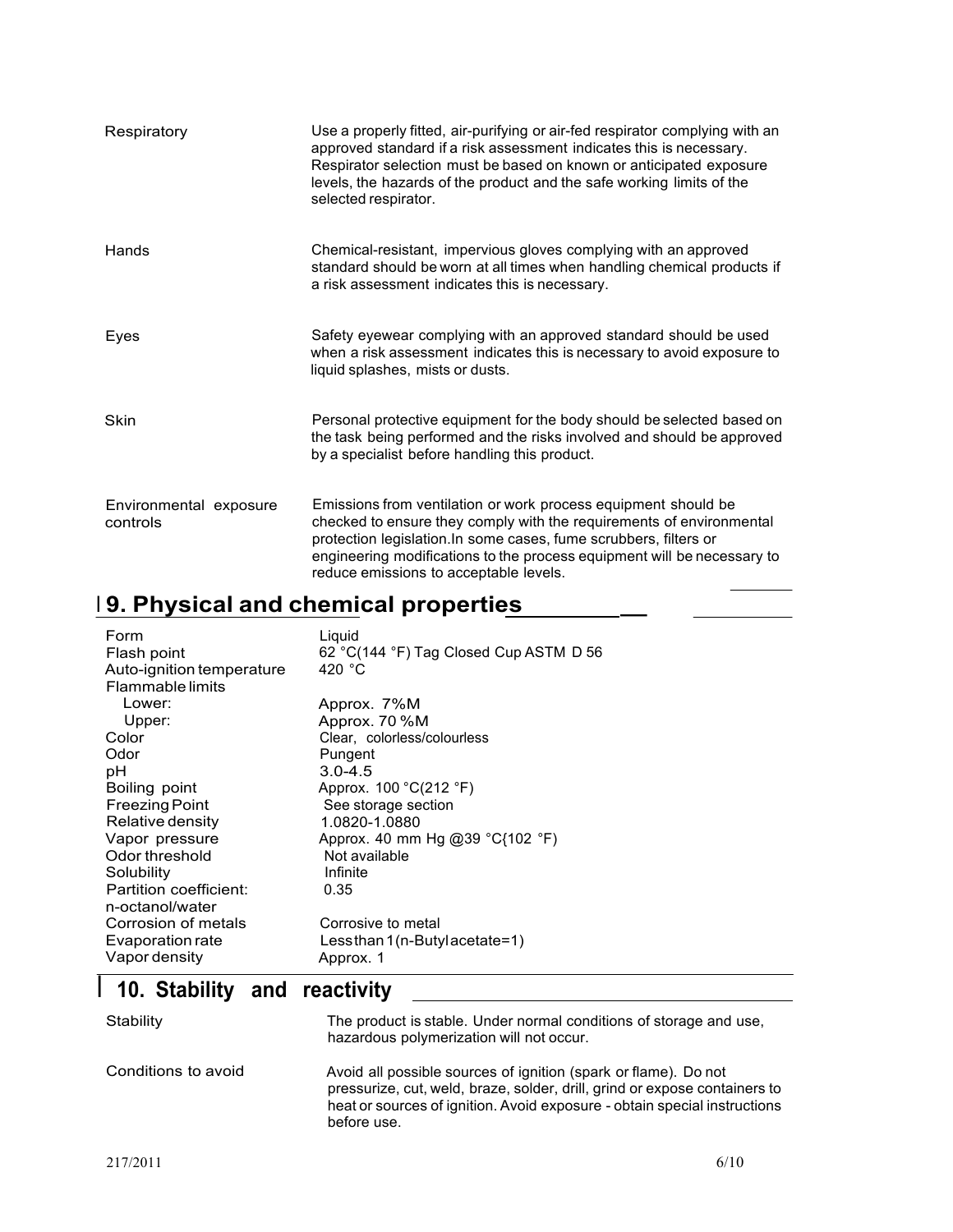| Materials to avoid                  | Reactive or incompatible with the following materials: oxidizing<br>materials, strong acids, strong alkalis, phenol, hydrochloric acid                      |
|-------------------------------------|-------------------------------------------------------------------------------------------------------------------------------------------------------------|
| Other hazards                       | May further react at high temperatures to form methanol, formic acid<br>or methylals. At low temperatures will self-polymerize to form<br>paraformaldehyde. |
| Hazardous decomposition<br>products | Decomposition products may include the following materials: carbon<br>dioxide, carbon monoxide,                                                             |

### I **11. Toxicological informafie>rl ,**

| Acute toxicity |                 |        |                        |
|----------------|-----------------|--------|------------------------|
| Ingredientname |                 |        |                        |
| Formaldehyde   |                 |        |                        |
|                | LOSO Oral       | Rat    | 800 mg/kg              |
|                | LCSO Inhalation | Rat    | O.S78 mg/l 2SO ppm/2 h |
|                | LOSO Dermal     | Rabbit | $270$ mg/kg            |
| Methanol       |                 |        |                        |
|                | LDLo Oral       | Human  | 143 $mg/kg$            |
|                | LDLo Dermal     | Monkey | 393 mg/kg              |
|                |                 |        |                        |

#### Other Toxicoloaical lnfonnation

|  | Carcinoaenicity |  |
|--|-----------------|--|

Conclusion/Summary The National Toxicology Program (NTP) has listed formaldehyde as "reasonably anticipated to be a human carcinogen". The International Agency for Research on Cancer (IARC) has concluded that formaldehyde is "carcinogenic to humans". U.S. OSHA regulates formaldehyde as a potential human carcinogen. See the OSHA Formaldehyde Workplace Standard at 29 CFR 1920.1048 (the "OSHA Standard"). Safe handling and use instructions are provided in this MSDS and in the OSHA Standard. OSHA has identified O.S ppm, calculated as an eight-hour time-weighted average ("TWA.) concentration, as the "Action Level·. Please review and understand the guidance contained in this MSDS, and refer to the OSHA Standard for regulatory requirements that might be applicable to your operation and use. Many studies and other evaluations have been performed concerning formaldehyde's potential to cause cancer. To review some of these studies and for further information go to www.osha.gov/SL TC/formaldehyde; http://monographs.iarc.fr; http://ntp-server.niehs.nih.gov; http://epa.gov/iris/subst/0419.htm; and other authoritative websites.

| Classification  |              |                                            |
|-----------------|--------------|--------------------------------------------|
| Ingredient name |              |                                            |
| Formaldehyde    |              |                                            |
|                 | <b>ACGIH</b> | Suspected human carcinogen.                |
|                 | IARC         | IARC Group 1, carcinogenic to humans       |
|                 | <b>NTP</b>   | Possible                                   |
|                 | OSHA         | OSHA cancer potential                      |
|                 | EU           | Limited evidence of a carcinogenic effect. |
| Methanol        |              |                                            |
|                 | <b>ACGIH</b> | Not classified                             |
|                 | IARC         | Not classified                             |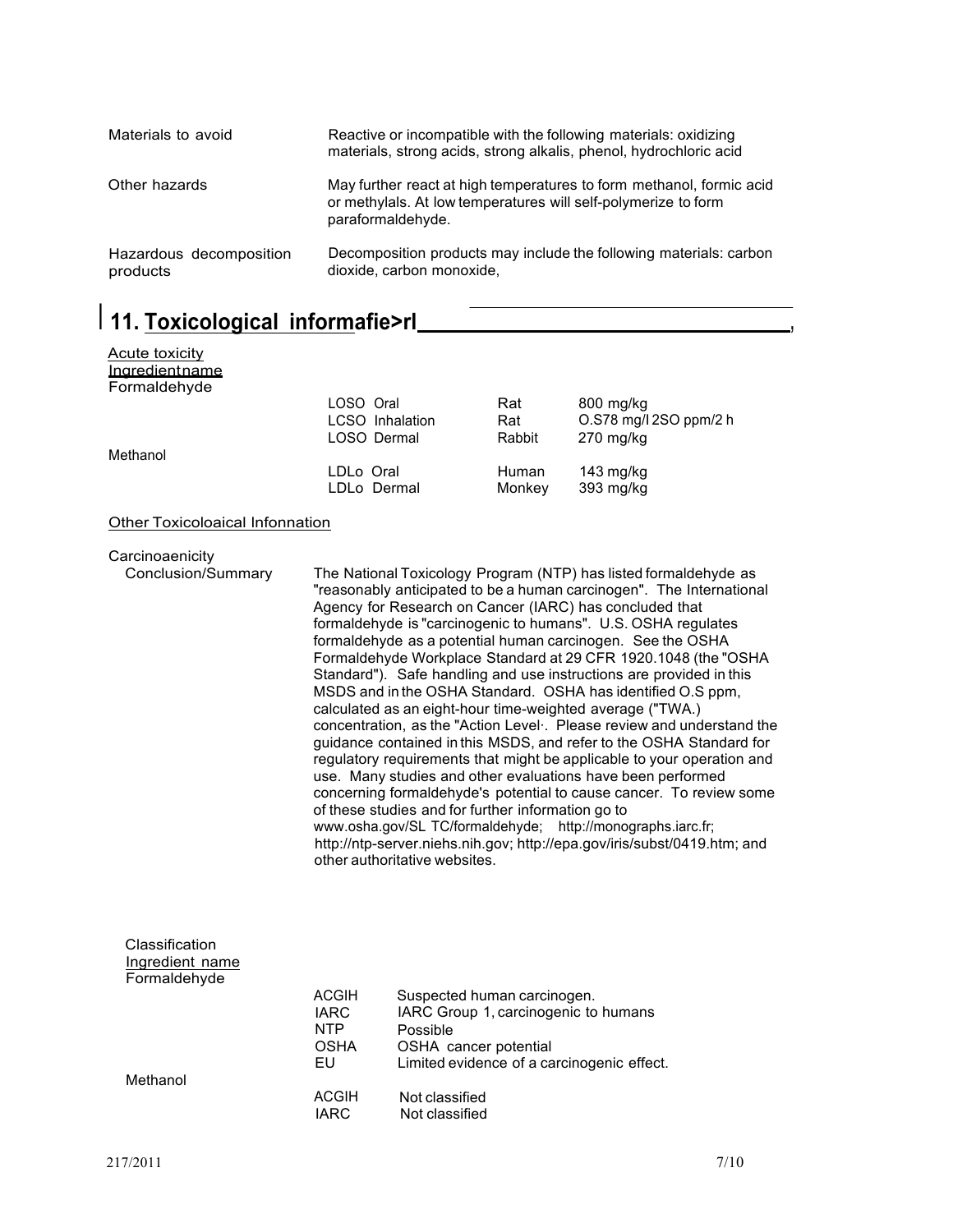| NTP  | Not listed     |
|------|----------------|
| OSHA | Not regulated  |
| EU   | Not classified |

#### $[{\overline{\it a}}]$ . Ecological information

#### Environmentaleffects

No known significant effects or critical hazards.

#### Aquatic ecotoxicity **Ingredientname** Formaldehyde

| <b>U</b> UIIII alucii yuc | Fresh water | Acute LC50 1.41 mg/1/4 d   | Rainbow trout, donaldson<br>trout |
|---------------------------|-------------|----------------------------|-----------------------------------|
| Methanol                  | Fresh water | Acute LC50 1.51 mg/1/4 d   | Bluegill                          |
|                           | Fresh water | Acute EC50 13,000 mg/1/4 d | Rainbow trout, donaldson<br>trout |

Other adverse effects

No known significant effects or critical hazards.

# No known significant effects or critical hazards.<br>
13. Disposal consideration s<br>
Waste disposal The generation of waste should be avoided or minimized wherever  $[3]$ . Disposal consideration s

possible. Dispose of surplus and non-recyclable products via a licensed waste disposal contractor. Disposal of this product, solutions and any by-products should at all times comply with the requirements of environmental protection and waste disposal legislation and any regional local authority requirements. Avoid dispersal of spilled material and runoff and contact with soil, waterways, drains and sewers.

### ['[4. Transport information

The data provided in this section is for information only and may not be specific to your package size or mode of transport. You will need to apply the appropriate regulations to properly classify your shipment for transportation.

| International transport regulations |                 |                       |                |                             |
|-------------------------------------|-----------------|-----------------------|----------------|-----------------------------|
| Regulatory<br>information           | UN/NA<br>number | Proper shipping name  | ClassesrPG     | Reportable<br>Quantity (RQ) |
| <b>CFR</b>                          | 2209            | FORMALDEHYDE SOLUTION | Class 8 III    | Formaldehyde,<br>Methanol   |
| TOG                                 | 2209            | FORMALDEHYDE SOLUTION | Class 8 III    |                             |
| <b>IMOnMDG</b>                      | 2209            | FORMALDEHYDE SOLUTION | Class 8 III    |                             |
| IATA (Cargo)                        | 2209            | FORMALDEHYDE SOLUTION | Class 8<br>111 |                             |

\*PG :Packing group

#### . RegulatorY information

US regulations

| <b>UU TUYUKUUTU</b> | Combustible liquid, Toxic material, Corrosive material, Sensitizing material, Carcinogen, |
|---------------------|-------------------------------------------------------------------------------------------|
| HCS Classification  | Target organ effects                                                                      |
| U.S. Federal        | SARA 311/312 Classification Immediate (acute) health hazard, Delayed (chronic)            |
| regulations         | health hazard. Fire hazard                                                                |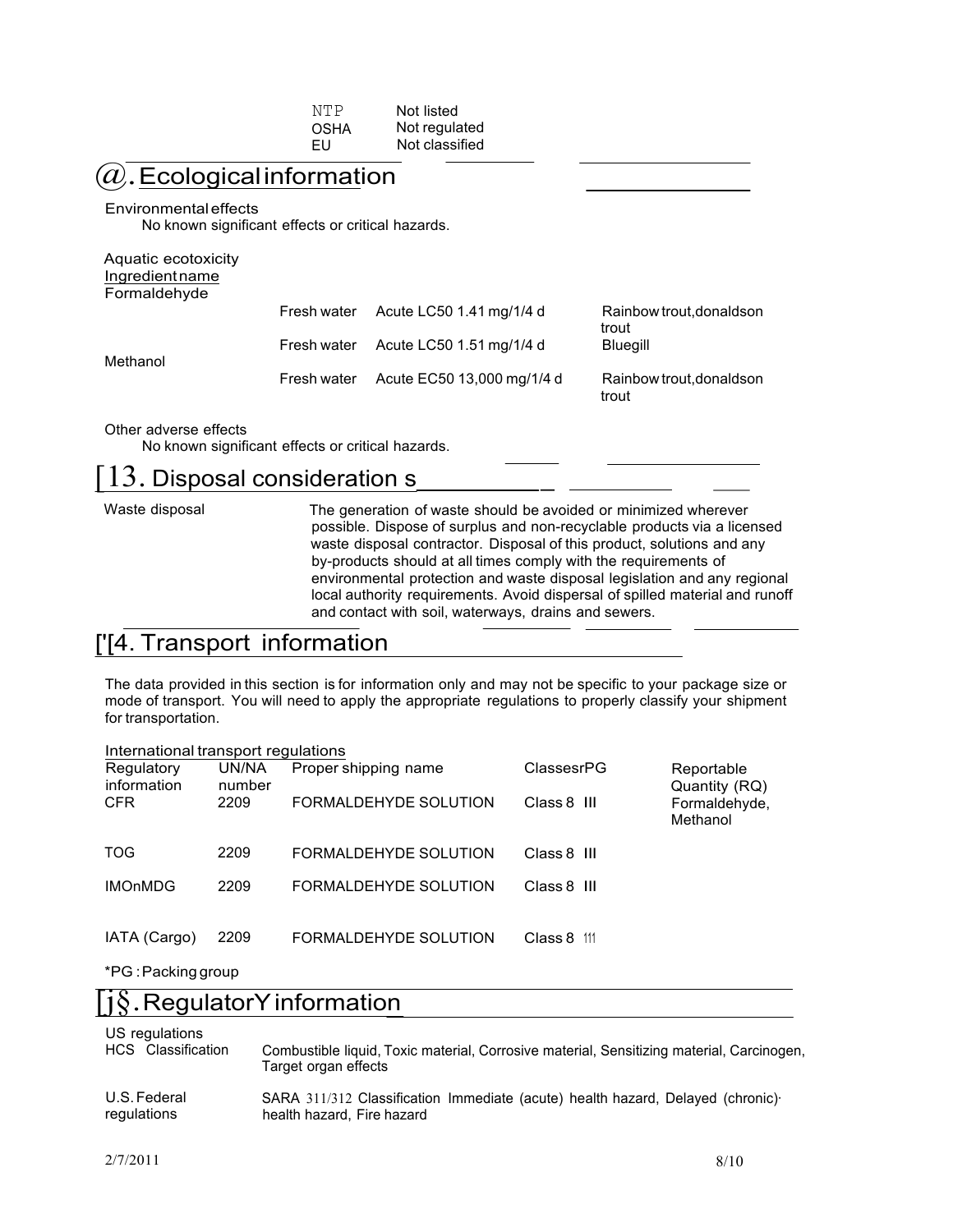|                                                   | SARA 313 - Supplier Notification<br>This product contains the following toxic chemical(s) subject to the reporting<br>requirements of Section 313 of Title III of the Superfund Amendments and<br>Reauthorization Act of 1986, and Subpart C-Supplier Notification Requirement of 40 CFR<br>Part 372.<br>Formaldehyde -50-00-0 (37.00%), Methanol-67-56-1 (10.98%),                                                                                                                                                                                                                                                                        |
|---------------------------------------------------|--------------------------------------------------------------------------------------------------------------------------------------------------------------------------------------------------------------------------------------------------------------------------------------------------------------------------------------------------------------------------------------------------------------------------------------------------------------------------------------------------------------------------------------------------------------------------------------------------------------------------------------------|
|                                                   | SARA 302 Extremely Hazardous Substances The following components are listed:<br>Formaldehyde,                                                                                                                                                                                                                                                                                                                                                                                                                                                                                                                                              |
| State regulations                                 | Massachusetts RTK Substances The following components are listed: Formaldehyde,<br>Methanol,                                                                                                                                                                                                                                                                                                                                                                                                                                                                                                                                               |
|                                                   | New Jersey RTK Hazardous Substances The following components are listed:<br>Methanol, Formaldehyde,                                                                                                                                                                                                                                                                                                                                                                                                                                                                                                                                        |
|                                                   | Pennsylvania RTK Hazardous Substances The following components are listed:<br>Methanol, Formaldehyde,                                                                                                                                                                                                                                                                                                                                                                                                                                                                                                                                      |
|                                                   | California Prop. 65: WARNING: This product contains a chemical known to the State of<br>California to cause cancer. Formaldehyde - 50-00-0,                                                                                                                                                                                                                                                                                                                                                                                                                                                                                                |
| Canada<br>WHMIS (Canada)                          | Class B-3: Combustible liquid with a flash point between $37.8^{\circ}$ C (100 $^{\circ}$ F) and $93.3^{\circ}$ C (200 $^{\circ}$ F).<br>Class D-1A: Material causing immediate and serious toxic effects Nery toxic).<br>Class D-2A: Material causing other toxic effects Nery toxic).<br>Class D-28: Material causing other toxic effects (Toxic).<br>Class E: Corrosive material                                                                                                                                                                                                                                                        |
| Canadian lists                                    | Canadian NPRI: The following components are listed: Methanol, Formaldehyde,                                                                                                                                                                                                                                                                                                                                                                                                                                                                                                                                                                |
| International regulations<br>Chemical inventories | Europe inventory All components are listed or exempted.<br>Philippines inventory (PICCS) All components are listed or exempted.<br>New Zealand Inventory (NZloC) Not determined.<br>Korea inventory (KECI) All components are listed or exempted.<br>Japan inventory (ISHL) Not determined.<br>Japan inventory (ENCS) All components are listed or exempted.<br>China inventory (IECSC) All components are listed or exempted.<br>Australia inventory (AICS) All components are listed or exempted.<br>Canada inventory All components are listed or exempted.<br>United States inventory (TSCA 8b) All components are listed or exempted. |

#### **16.Otherinformation**

| Hazardous Material     | Health: $3$         |
|------------------------|---------------------|
| Infonnation System III | Flammability: 2     |
| (U.S.A.)               | Physical hazards: 1 |
|                        | Chronic:*           |

Caution: HMIS® ratings are based on a 0-4 rating scale, with 0 representing minimal hazards or risks, and 4 representing significant hazards or risks Although HMIS® ratings are not required on MSDSs under 29 CFR 1910.1200, the preparer may choose to provide them. HMIS® ratfngs are to be used with a fully implemented HMIS® program. HMIS® is a registered mark of the National Paint & Coatings Association (NPCA). HMIS® materials may be purchased exclusively from J. J. Keller (800) 327-6868. The customer is responsible for determining the PPE code for this material.

Prepared by Product Safety & Regulatory Compliance Group, (614)225-4778